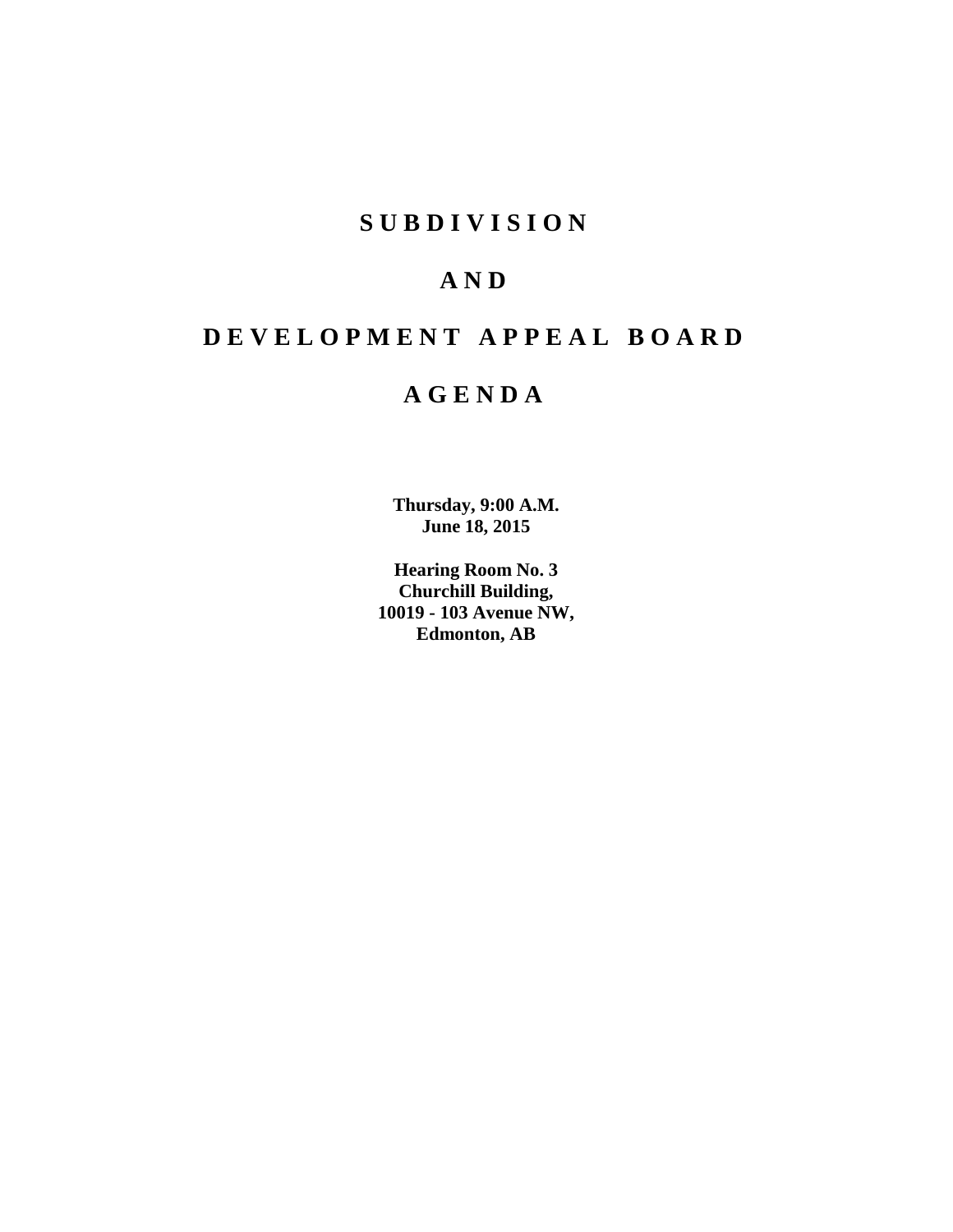### **SUBDIVISION AND DEVELOPMENT APPEAL BOARD HEARING ROOM NO. 3**

| 9:00 A.M.    | $SDAB-D-15-130$ | Construct a Single Detached House with a<br>covered front and side veranda, upper front<br>covered balcony $(2.44 \text{ m} \times 4.723 \text{ m})$ , upper side<br>covered balcony $(1.83 \text{ m x } 1.83 \text{ m})$ , partially<br>covered rear deck with a hot tub (7.21m x)<br>5.48m) basement development (not to be used<br>as an additional Dwelling) and to demolish a<br>Single Detached House and rear Detached<br>Garage |
|--------------|-----------------|-----------------------------------------------------------------------------------------------------------------------------------------------------------------------------------------------------------------------------------------------------------------------------------------------------------------------------------------------------------------------------------------------------------------------------------------|
|              |                 | 7320 - Ada Boulevard NW<br>Project No.: 153614664-001                                                                                                                                                                                                                                                                                                                                                                                   |
| <b>NOTE:</b> |                 | Unless otherwise stated, all references to "Section numbers" refer to<br>the authority under the Edmonton Zoning Bylaw 12800.                                                                                                                                                                                                                                                                                                           |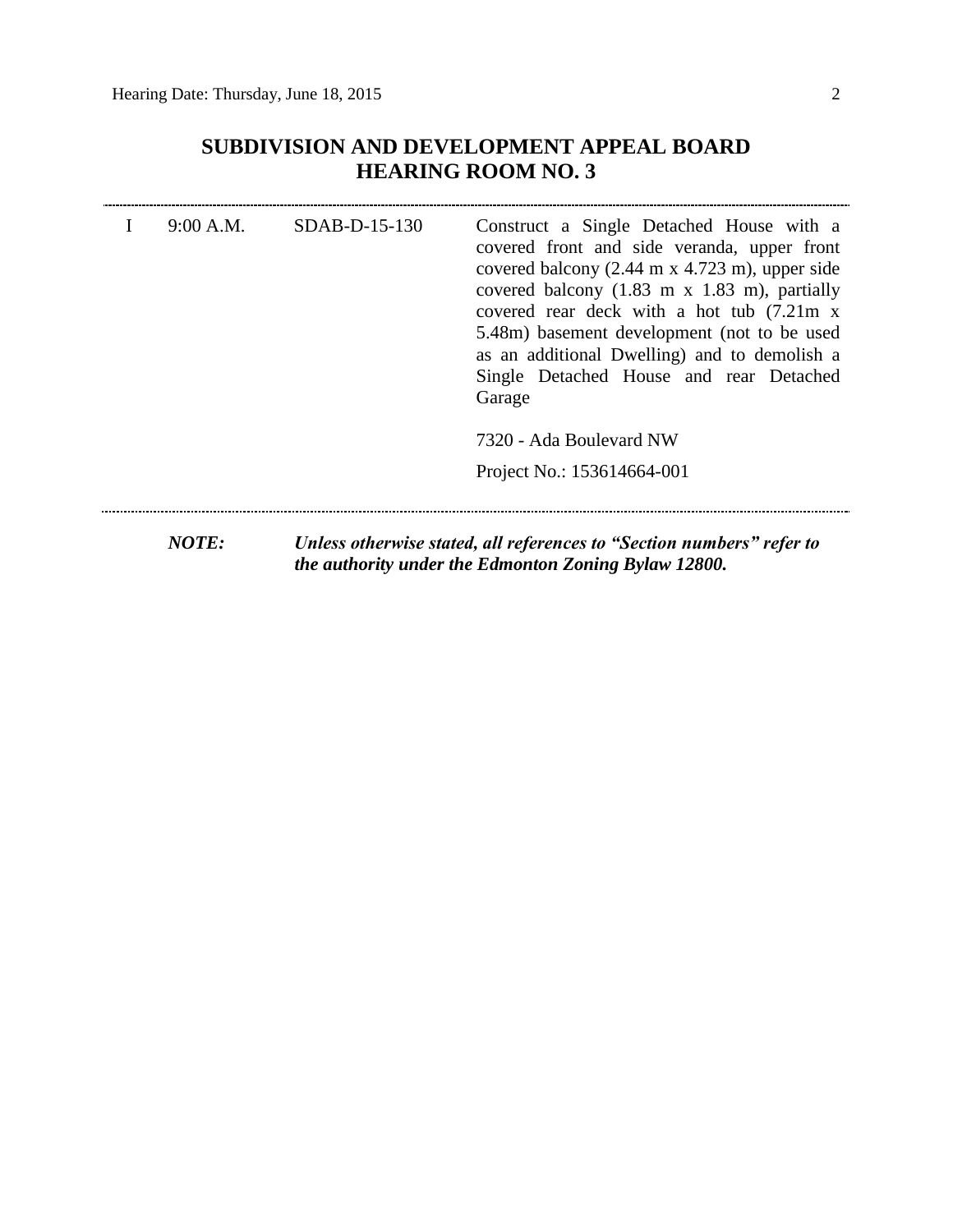### **ITEM I: 9:00 A.M. FILE: SDAB-D-15-130**

### AN APPEAL FROM THE DECISION OF THE DEVELOPMENT OFFICER BY AN ADJACENT PROPERTY OWNER

| <b>APPELLANT:</b>                                |                                                                                                                                                                                                                                                                                                                                                                                                                                                   |
|--------------------------------------------------|---------------------------------------------------------------------------------------------------------------------------------------------------------------------------------------------------------------------------------------------------------------------------------------------------------------------------------------------------------------------------------------------------------------------------------------------------|
| <b>APPLICATION NO.:</b>                          | 153614664-001                                                                                                                                                                                                                                                                                                                                                                                                                                     |
| <b>APPLICATION TO:</b>                           | Construct a Single Detached House with a<br>covered front and side veranda, upper<br>front covered balcony $(2.44 \text{ m x } 4.723 \text{ m})$ ,<br>upper side covered balcony $(1.83 \text{ m x } 1.83)$<br>m), partially covered rear deck with a hot<br>(7.21m)<br>5.48m) basement<br>tub<br>$\mathbf X$<br>development (not to be used as an<br>additional Dwelling) and to demolish a<br>Single Detached House and rear Detached<br>Garage |
| <b>DECISION OF THE</b><br>DEVELOPMENT AUTHORITY: | Approved with Conditions                                                                                                                                                                                                                                                                                                                                                                                                                          |
| <b>DECISION DATE:</b>                            | June 6, 2014                                                                                                                                                                                                                                                                                                                                                                                                                                      |
| <b>DATE OF APPEAL:</b>                           | July 17, 2014                                                                                                                                                                                                                                                                                                                                                                                                                                     |
| <b>RESPONDENT:</b>                               |                                                                                                                                                                                                                                                                                                                                                                                                                                                   |
| MUNICIPAL DESCRIPTION<br>OF SUBJECT PROPERTY:    | 7320 - Ada Boulevard NW                                                                                                                                                                                                                                                                                                                                                                                                                           |
| <b>LEGAL DESCRIPTION:</b>                        | Plan 8073ET Blk 1 Lot 12                                                                                                                                                                                                                                                                                                                                                                                                                          |
| ZONE:                                            | RF1 Single Detached Residential Zone                                                                                                                                                                                                                                                                                                                                                                                                              |
| <b>OVERLAY:</b>                                  | Mature Neighbourhood Overlay                                                                                                                                                                                                                                                                                                                                                                                                                      |
| <b>STATUTORY PLAN:</b>                           | <b>Stadium Station Area Redevelopment Plan</b>                                                                                                                                                                                                                                                                                                                                                                                                    |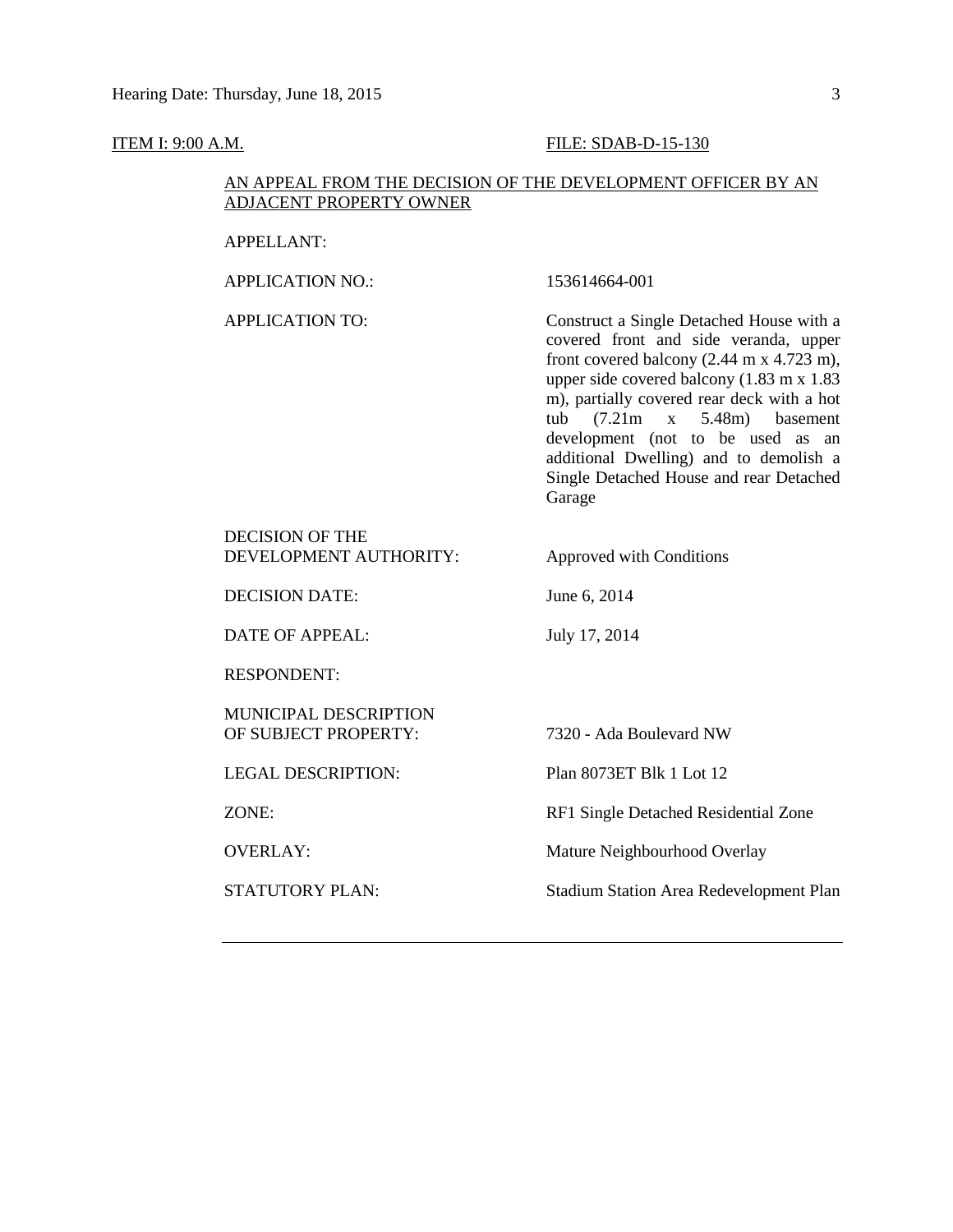#### DEVELOPMENT OFFICER'S DECISION

APPROVED - The proposed development is approved subject to the following conditions:

The height of the principal building shall not exceed 8.6 m nor 2 1/2 Storeys as per the height definition of Section 6.1(49) of the Edmonton Zoning Bylaw 12800.

Immediately upon demolition of the buildings, the site shall be cleared of all debris.

Any future deck development greater than 0.6m (2ft) in height will require development and building permit approvals.

Any future deck enclosure or cover requires a separate development and building permit approval.

NOTE: The applicant should be advised that there may be complications in obtaining a Development Permit for future development because this lot is developed to full site coverage.

The proposed basement development shall not be used as an additional dwelling unit. Secondary suites require additional permits.

The area hard surfaced for a driveway, not including the area used for a walkway, shall comply with Section 54.6 of the Zoning Bylaw 12800.

Except for the hard surfacing of driveways and/or parking areas approved on the site plan for this application, the remainder of the site shall be landscaped in accordance with the regulations set out in Section 55 of the Zoning Bylaw 12800.

Lot grades must match the Engineered approved lot grading plans for the area. Contact Drainage Services at 780-496-5500 for lot grading inspection inquiries.

The driveway access must maintain a minimum clearance of 1.5m from the service pedestal and all other surface utilities.

The subject property fronts onto Ada Boulevard which extends along the top of bank of the North Saskatchewan River valley slopes, with inherent geotechnical risk. Owing to the presence of Ada Boulevard along the top of bank in front of the subject property, it is expected that the City would likely be required undertake remedial measures should slope instability arise, with the intent to minimize any adverse impacts to this roadway or other City infrastructure. Therefore, it would not be recommended that a geotechnical report must be provided for this site in order to meet the intent of Section 14.1 and 811 of the Zoning Bylaw. Nonetheless, the owner is encouraged to obtain the recommendations of a geotechnical engineer to better define and manage the risk to their property and development.

Restrictions on water features to be adhered to should development at this site be permitted, as follows.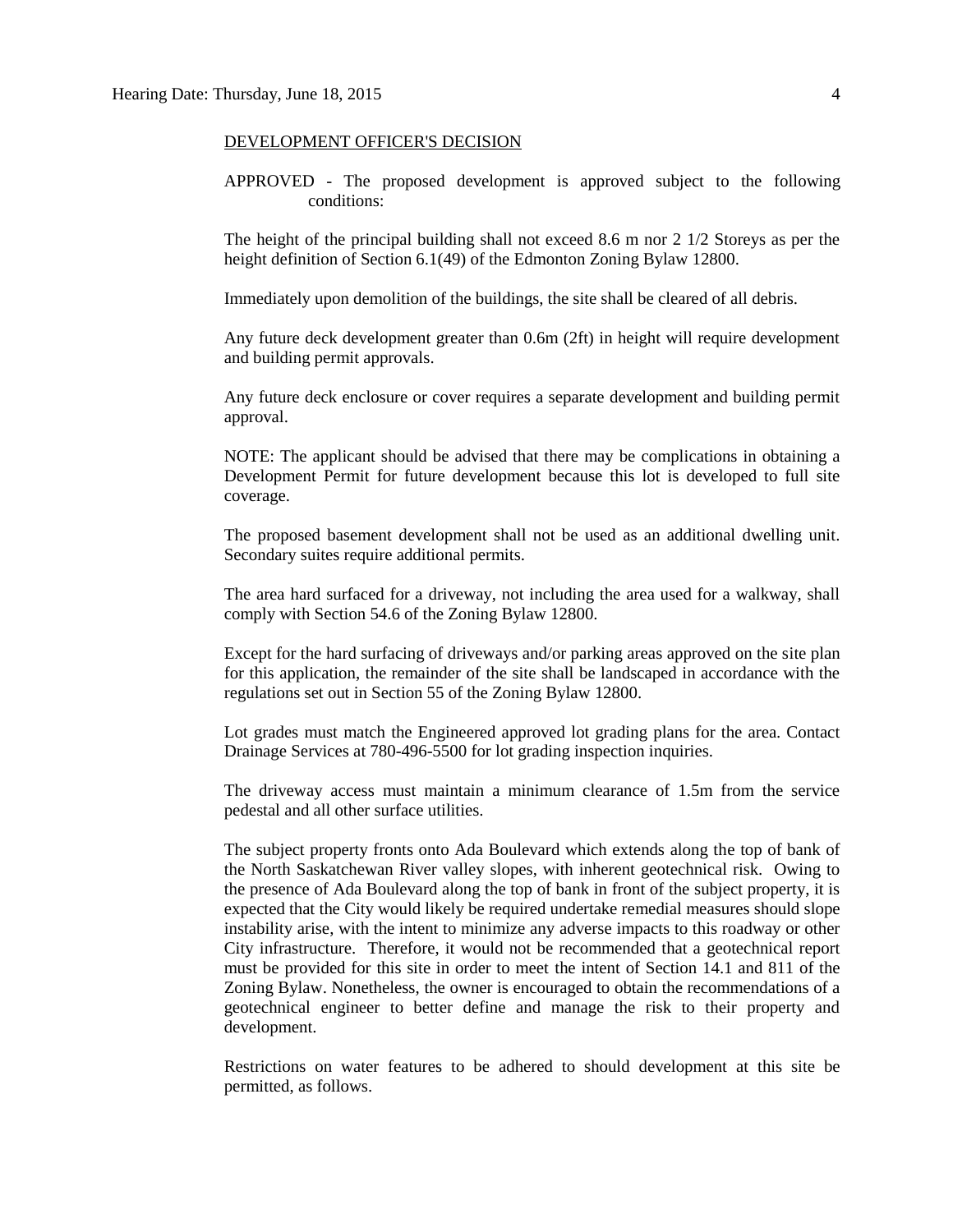- No `Swimming Pool' shall be constructed or installed, where `Swimming Pool' refers to a swimming pool, ornamental pond, or other water retention structure.

- No permanent sprinkler or irrigation systems shall be constructed or installed.

Where the construction or installation of a swimming pool or other significant water retention structure is proposed, supporting geotechnical information should be provided to the City for review and approval as part of a development application.

The proposed hot tub at the rear of the property would be deemed acceptable, providing that measures are taken to ensure leakage detection and containment, and to provide for discharge to the storm sewer system. Good local construction techniques and practices must be employed during installation, and this amenity must be well maintained over the long term.

The developer and owner should also be aware that site-specific geotechnical investigation and inspections by qualified geotechnical personnel would reduce uncertainty and risk relative to the proposed development and the design and construction of the foundations for the proposed structure.

Should development be approved to proceed, the applicant must be aware that they are fully responsible to mitigate all geotechnical risks to surrounding properties and structures. Notably, all design and construction measures, including retaining structures and temporary shoring to support the basement excavation must suitably protect neighbouring properties, structures and infrastructure from any adverse impacts during construction.

An approved Development Permit means that the proposed development has been reviewed only against the provisions of the Edmonton Zoning Bylaw. It does not remove obligations to conform with other legislation, bylaws or land title instruments such as the Municipal Government Act, the ERCB Directive 079, the Edmonton Safety Codes Permit Bylaw or any caveats, covenants or easements that might be attached to the Site.

#### APPELLANT'S SUBMISSION

The Appellants respectfully appeal the decision of the Development Officer approving the development permit at 7320 Ada Boulevard (Lot 12, Block 1, Plan 8073ET) on the following grounds:

- (a) No notice was provided to adjacent property owners with respect to the proposed development.
- (b) The hole was dug for the foundation between July 12 and 14, 2014, and it was at this time the Appellants determined/discovered that variances appear to have been granted relating to the side and rear yards.
- (c) The Appellants submit that the proposed development is contrary to the provisions of the Mature Neighbourhood Overlay (s. 814, Edmonton Zoning Bylaw) and the Medium Scale Residential Infill Overlay (s 823, Edmonton Zoning Bylaw).
- (d) The proposed side and rear yards will unduly interfere with the amenities of the neighbourhood or materially interfere with or affect the use, enjoyment or value of neighbouring properties.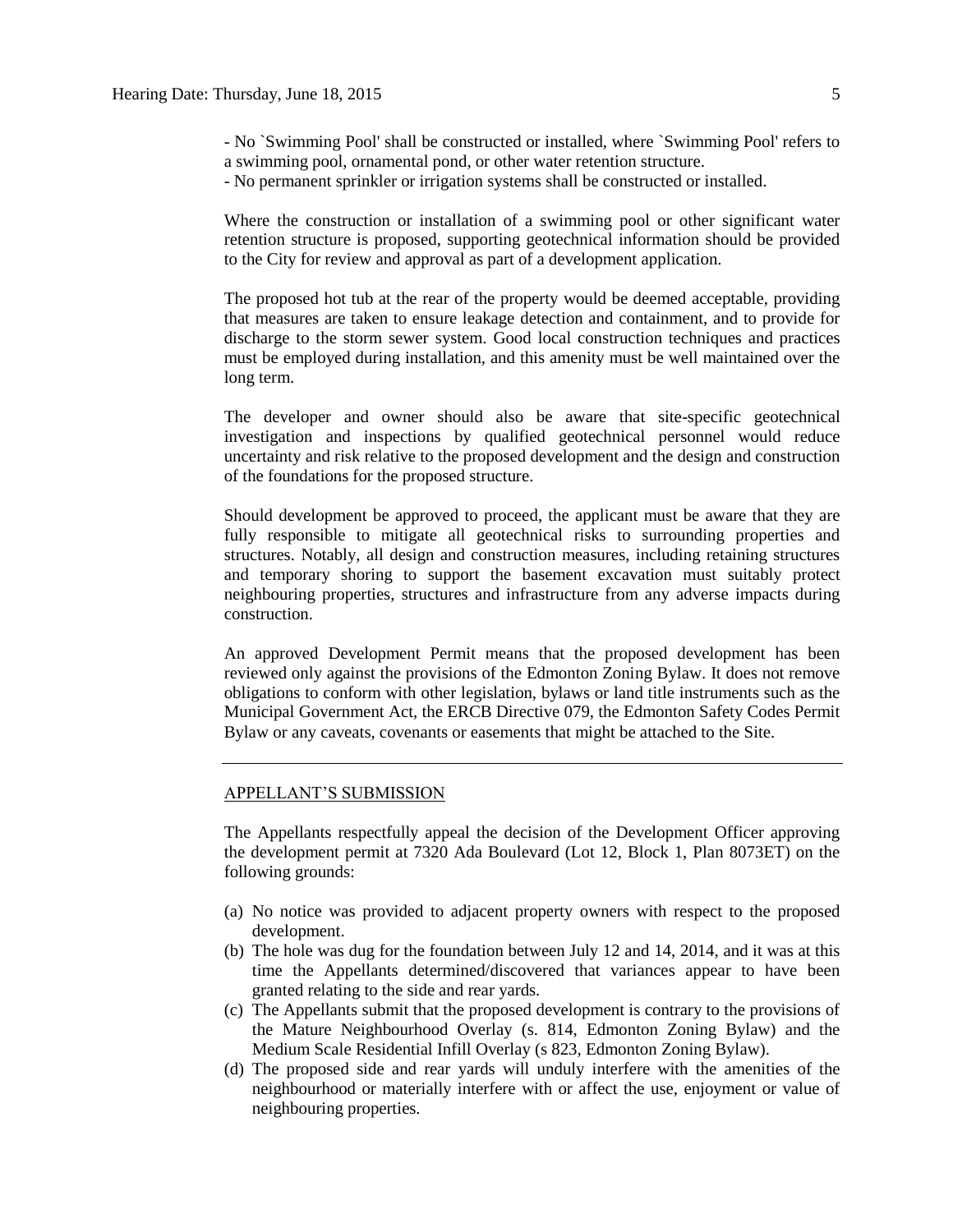- (e) The Appellants are concerned about lost sunlight and decreased property value.
- (f) Further, it is respectfully submitted that the use, enjoyment and value of the Appellants' property and the amenities of the neighbourhood will be negatively affected by the proposed development.
- (g) Such further and other reasons as may be presented at the hearing of this matter.

#### SUBDIVISION AND DEVELOPMENT APPEAL BOARD OFFICER'S COMMENTS

Section 686(1)(b) of the *Municipal Government Act* states "a development appeal to a subdivision and development appeal board is commenced by filing a notice of the appeal, containing reasons, with the board within 14 days, in the case of an appeal made by a person referred to in section 685(2), after the date on which the notice of the issuance of the permit was given in accordance with the land use bylaw."

Section 685(2) of the *Municipal Government Act* states "in addition to an applicant under subsection (1), any person affected by an order, decision or development permit made or issued by a development authority may appeal to the subdivision and development appeal board."

The decision of approval by the Development Officer is dated June 6, 2014 and the Notice of Appeal was filed on July 17, 2014.

**Single Detached Housing** is a Permitted Use in the RF1 Single Detached Residential Zone, Section 110.2(4).

Under Section 7.2(9), **Single Detached Housing** means development consisting of a building containing only one Dwelling, which is separate from any other Dwelling or building. Where a Secondary Suite is a Permitted or Discretionary Use Class in a Zone, a building which contains Single Detached Housing may also contain a Secondary Suite. This Use Class includes Mobile Homes which conform to Section 78 of this Bylaw.

Under Section 685(3) of the *Municipal Government Act*, "no appeal lies in respect of the issuance of a development permit for a Permitted Use unless the provisions of the land use bylaw were relaxed, varied or misinterpreted."

This application was approved by the Development Officer subject to conditions.

The decision of approval by the Development Officer has been appealed by adjacent property owners immediately east, located at 7314 – Ada Boulevard.

The submitted Plot Plan, Hagen Surveys (1982) Ltd., dated January 28, 2014 (revised February 3, 2014) shows that the subject site has a (north) Site Width of 15.24 metres, a (south) Site Width of 15.33 metres, a (west) Site depth of 47.24 metres, and an (east) Site depth of 48.93 metres. The Single Detached House is located 8.62 metres to the (south) Front Lot Line, 21.11 metres from the (north) Rear Lot Line, 2.00 metres from the (west) Side Lot Line, and 1.25 metres from the (east) Side Lot Line.

Section 814.1 states that the purpose of the Mature Neighbourhood Overlay is to ensure that new low density development in Edmonton's mature residential neighbourhoods is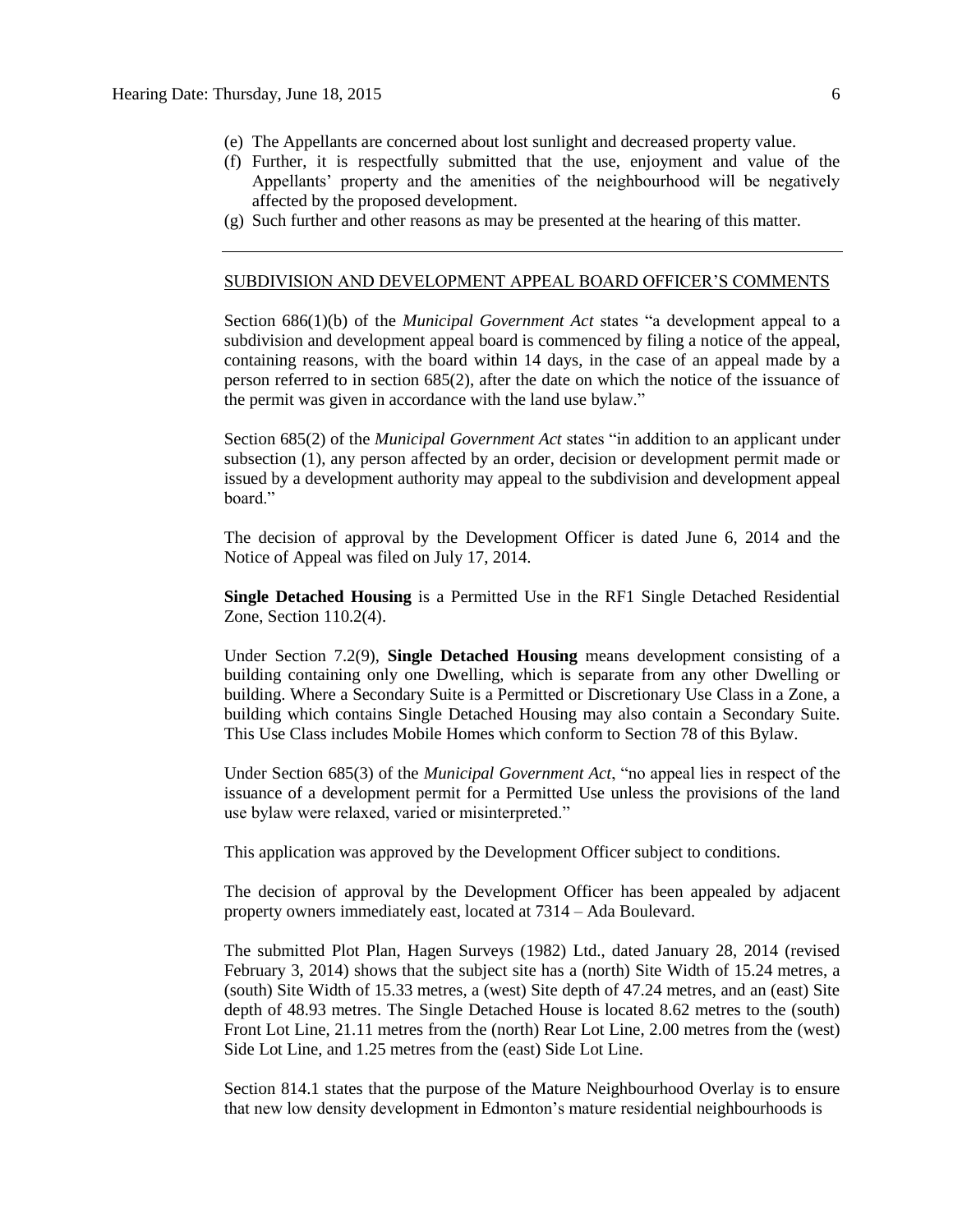sensitive in scale to existing development, maintains the traditional character and pedestrian-friendly design of the streetscape, ensures privacy and sunlight penetration on adjacent properties and provides opportunity for discussion between applicants and neighbouring affected parties when a development proposes to vary the Overlay regulations.

Section 110.1 states the purpose of this Zone is to provide for Single Detached Housing while allowing other forms of small scale housing in the form of Secondary Suites, Semidetached Housing and Duplex Housing under certain conditions.

#### NOTICE TO APPLICANT/APPELLANT

Provincial legislation requires that the Subdivision and Development Appeal Board issue its official decision in writing within fifteen days of the conclusion of the hearing. Bylaw No. 11136 requires that a verbal announcement of the Board's decision shall be made at the conclusion of the hearing of an appeal, but the verbal decision is not final nor binding on the Board until the decision has been given in writing in accordance with the Municipal Government Act.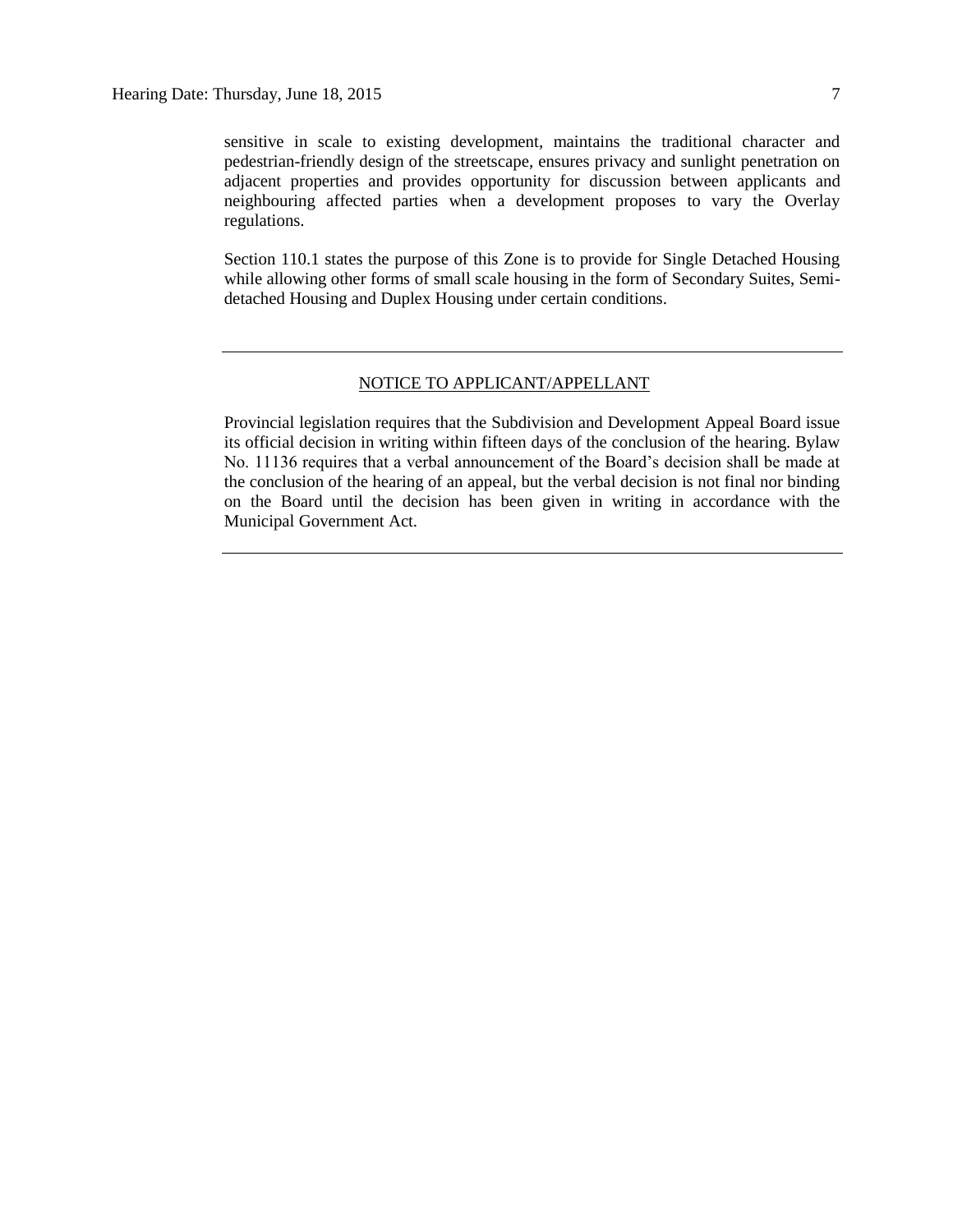